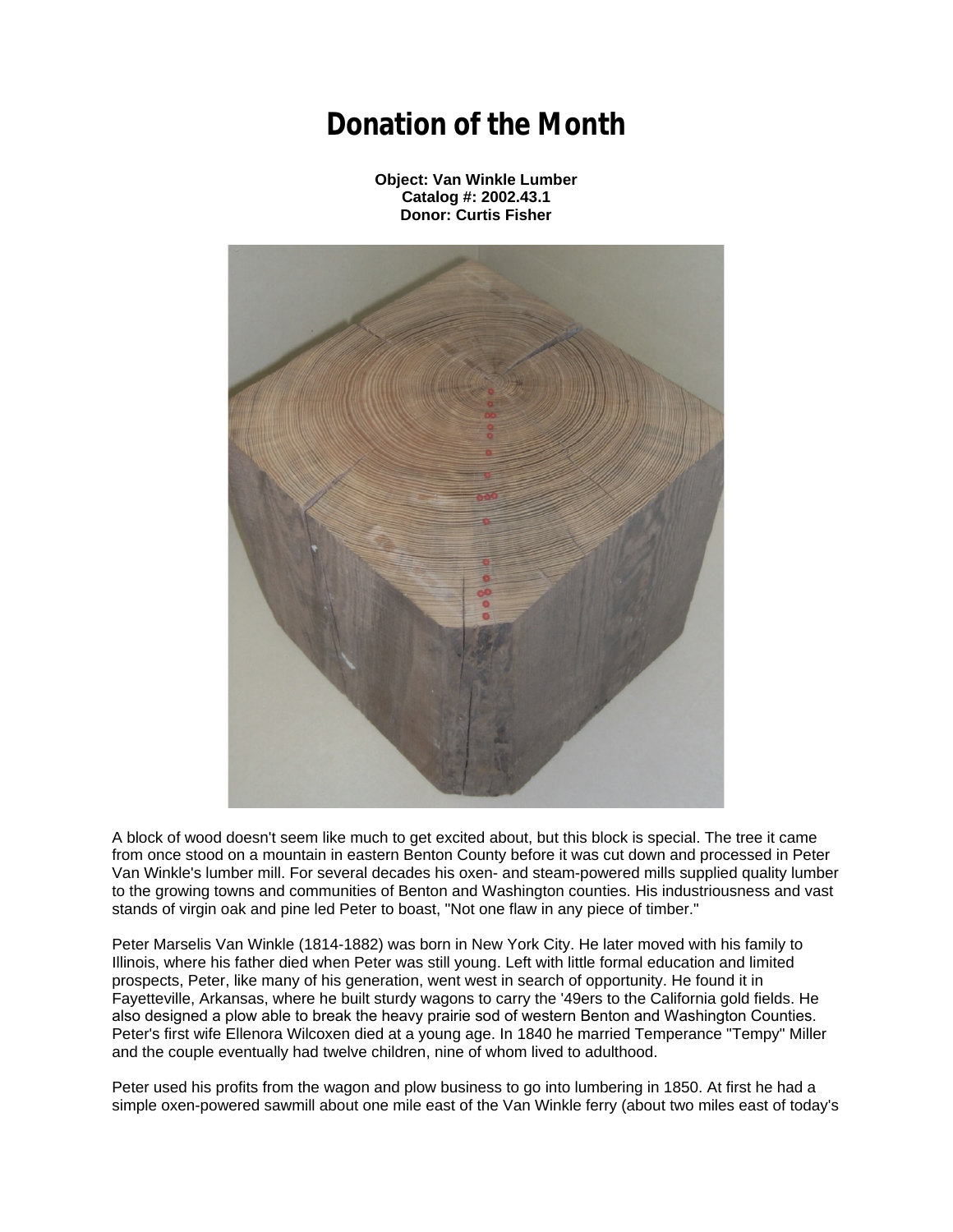Horseshoe Bend Recreation area). In 1858 he moved to a hollow along Little Clifty Creek near War Eagle and built a steam-powered mill. Over the decades his business grew into an empire that stretched over thousands of acres and brought him and his family wealth and prestige. Peter once said, "Only a fool wishes for what he wants. A wise man works for it."

Peter lived in a time when Americans believed that the resources of this continent were virtually boundless. Like his fellow lumberman, he did not worry about conserving the forests. In the pre-Civil War South most people also believed that there was nothing wrong with using the labor of enslaved African-Americans. Peter shared that belief and built his lumber business in part on slave labor. In the Ozarks slaves worked not on huge plantations but on farms, in households, and in industries. In 1850 just over 5% of Benton County's population was African-American; all but one were slaves.

At the outbreak of the Civil War, Peter "owned" over a dozen slaves. Because he considered these human beings to be amongst his most valuable property, he took them to Texas in 1862 when the family fled the fighting in Northwest Arkansas. After the war some of his former slaves, now free men and women, returned with him to Arkansas. Some of the men helped Peter rebuild his home and business even though he could not afford to pay them at first. Presumably they would not have done so had Peter been a harsh master. But these men probably also realized that working for an ambitious man could offer them a chance to get ahead in life.

Upon his return in 1866, Peter found his home and mill destroyed and \$4,000 in buried gold missing. So he started over again, taking advantage of steam power at a time when his neighbors relied on water power to run their saw and grist mills. Peter built three small mills and a large, state-of-the-art lumber mill just north of his home in Van Winkle Hollow. The level of his industrial sophistication belied the notion of the backwards hillbilly.

The mill's large 150-horsepower engine and three enormous boilers were purchased in St. Louis and shipped down the Mississippi River by barge to the Arkansas River. From there they were shipped to Van Buren (Crawford County) and hauled by oxen over the Boston Mountains. "Roads had to be chopped, bridges improvised, camps maintained and food provided for men and oxen." The huge flywheel was cast in sections and shipped by rail to Rolla, Missouri, which was, as Jay B. Iden noted in a 1924 article in the *Fort Smith Times Record*,

*. . . the nearest railroad point at that time. Twelve mules were required to haul it down over the mountain roads and there were many tip-overs and bog-downs before it was finally delivered. . . . It was in sections with a hub as large as a locomotive drive wheel. The sections fitted into the hub and were keyed in. When that was accomplished Peter Van Winkle mixed salt, vinegar, and iron turnings and tamped them into the fittings. That started rust and corrosion that fastened all the parts together so firmly they could not be separated. . . . The great fly wheel was so well balanced and had such great force in its momentum that after [the engineer] shut off the steam the force of the revolving fly wheel would keep the machinery in motion long enough to saw one more log.*

All this horsepower meant that Peter could run a number of pieces of equipment at one time, including a circular saw, a gang lathe, two planers, two rip saws, one shingle machine, and two molding saws. With its sixty-foot high smokestack, the mill housed equipment not only to saw logs but to make shingles, moldings, balusters, windows, doors, and cabinets. Customers could even buy kit homes, complete with house plans and all the necessary lumber. One such home belonged to Peter's son Robert E. Lee Van Winkle, who was twice elected mayor of Oklahoma City around the turn of the 20th century.

Peter supplied lumber to rebuild not only Northwest Arkansas but parts of neighboring states as well. The props for the lead mines of southwest Missouri came from his mills as well as the lumber to build the Peel House in Bentonville and many of the homes and businesses in Victorian Eureka Springs. After Peter's daughter Mary married John Bell "Jack" Steele, a former turner or lathe operator at the mill, it's likely that Van Winkle lumber was used in the building of Captain Jack's general store in Springdale, now preserved on the grounds of the Shiloh Museum of Ozark History.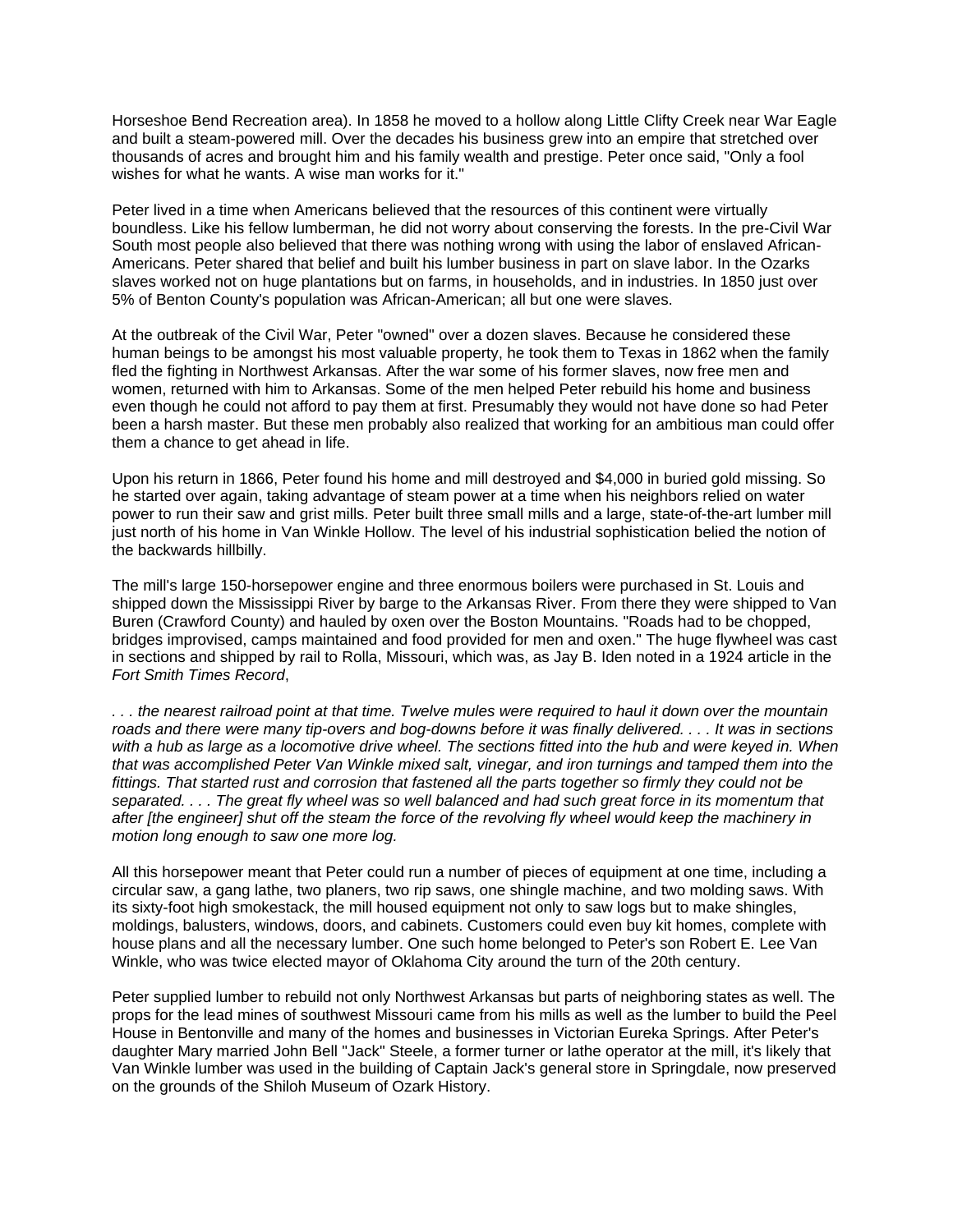Unfortunately Peter's old home, built with "the most perfect boards," was torn down in 1969. The bricks and lumber were sold to Harvey Jones of Jones Truck Lines and used in the construction of the school house and other buildings at Har-Ber Village, a "village of yesteryear," located in Grove, Oklahoma. But Peter's daughter Mary's home, which was patterned after her old homeplace in Van Winkle Hollow, still stands today at 303 Arkansas Street in Rogers. Undoubtedly the lumber for this stately two-story, woodframe home came from her father's mill.

Around 1874 Peter began sending wagon-loads of lumber to Fayetteville to be used in the construction of Old Main, the University of Arkansas' first permanent building. The builders used local materials because the nearest river port was 60 miles away and the nearest railroad was 150 miles away; Peter's mill was about 30 miles to the north.

During Old Main's 1989-91 renovation, some of Peter's wonderful wood found its way into dumpsters, only to be rescued by carpenters and woodworkers who appreciated its tight grain, thickness, and history. The piece depicted here was removed during the construction of an elevator shaft by the former son-inlaw of the donor, Curtis Fisher. It was examined by a University dendrochronologist (from the Greek *dendron*=tree and *chronos*=time) who identified the species as a short leaf pine with a pith (center) date of 1724 and a cutting date of 1874, making the original tree about 132 years old at the time of its felling. Pins were placed in the block to mark the years; single pin: decade, double pins: 50-year mark; and triple pins: the year 1800 (the 1820 pin is missing).

Peter was the first great entrepreneur in Northwest Arkansas history. He built roads to transport his lumber, started a ferry service across the White River, and in 1880 ran his own private telephone line from Fayetteville to the hollow. According to the 1880 U.S. Industrial Census, Peter's mill produced 1,300,000 board feet of lumber a year, worth about \$134,000. Fifteen people, including a few children, worked at the mill between eight and ten hours a day for about six months each year. Daily wages ran between 75 cents and \$2.00.

Peter and his successor, son-in-law J.A.C. Blackburn, continued to run the lumber business with little concern for conservation. When Peter died Blackburn was able to buy out the interests of the other heirs and keep the business together. By 1889 he employed 50 men and owned 17,000 acres of land. No wonder that he was known as "the Lumber King of Northwest Arkansas." Within just a few decades the Van Winkle lands were stripped of marketable timber.

By the early 1900s land that once had been a source of wealth had become a burden. After several failed attempts Blackburn was finally able to sell his thousands of acres of depleted timberland. In 1928 Roscoe Hobbs of the Hobbs Western Tie and Timber Company began purchasing this land, which had begun to renew itself. By the time he died in 1965 Hobbs owned over 14,000 acres, and his will requested that if at all possible, the land should not be sold.

But one 11,644-acre tract was sold to the State of Arkansas in 1979 and the future Hobbs State Park-Conservation Area was born. Thanks to research efforts by Peter's descendants and the Arkansas Archeological Survey, when the park is fully developed the legacy of Peter Van Winkle, his family, and his workers will be preserved and shared at the mill- and home-site trail (opening to the public in 2005) and in an interpretive center. But visitors to the site won't see Peter's legendary flywheel. As Jay B. Iden noted in 1924, "*A few years ago a group of workmen went into the woods about twelve miles southwest of Rogers and with charges of dynamite blew a 24-foot fly wheel into fragments. The fragments were carted away and sold for junk during that period just past [WW I] when old iron was worth a lot of money."*

## **CREDITS**

"Story of the Old VanWinkle Mill," Jay B. Iden, *Fort Smith Times Record*, reported in the *Springdale News* (1924); "Peter Van Winkle Once Credited With Operating Largest Sawmill in State," *Rogers Daily News* (7 -1-1959); "Van Winkle Saw Mills," *Strange Scenes in the Ozarks*, M.E. Oliver (1955); "Some History of the Van Winkle Place at War Eagle," Dorothy Mitchell, in an uncredited publication (October 1969); *The*